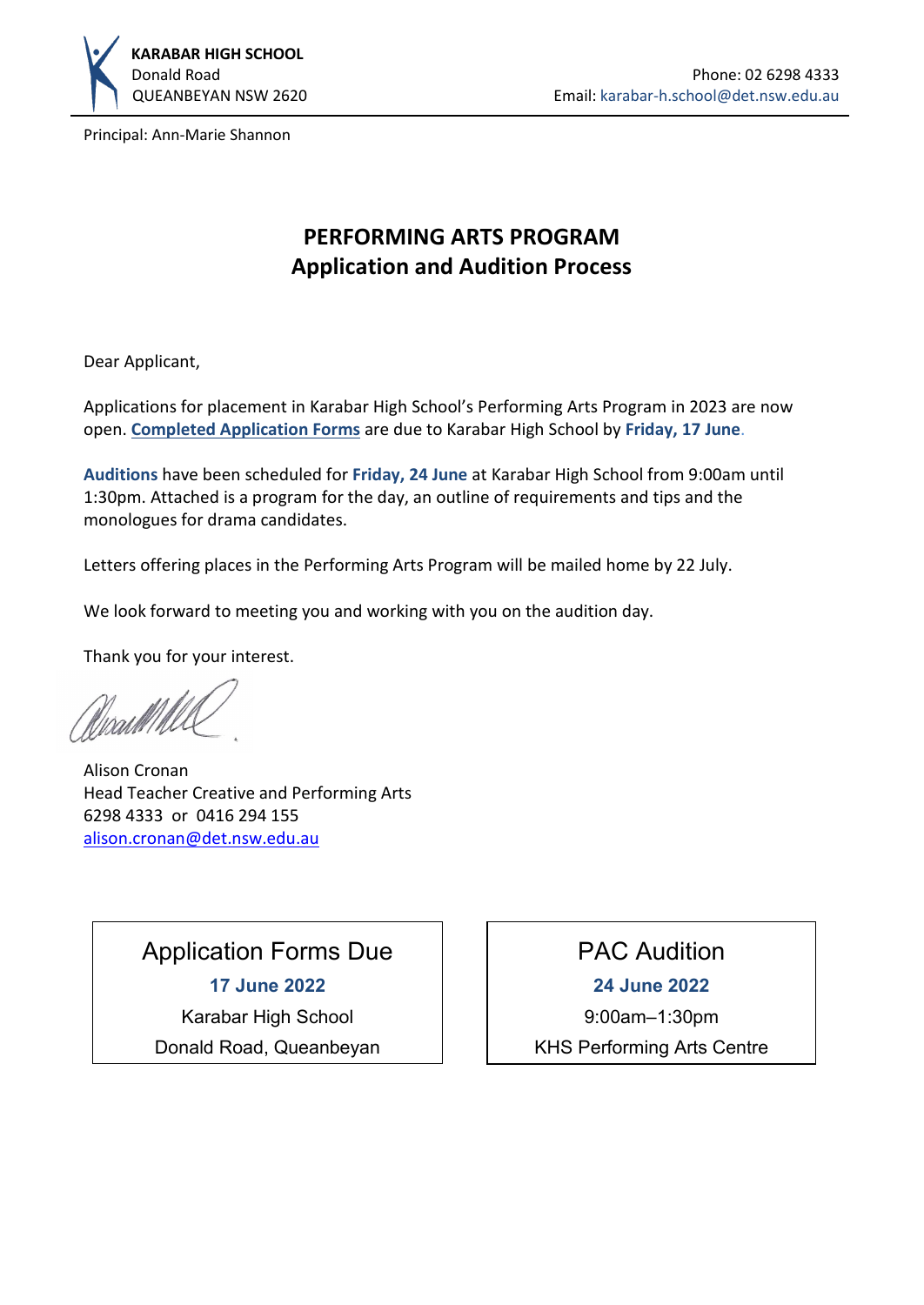# **Auditions – Run of Day – Students**

### **Friday, 24 June 2022**

| 9:00  | Arrival and introductory meeting<br>Name tags / introduce staff<br>Overview of program<br>How the day will work<br>Notification of results |
|-------|--------------------------------------------------------------------------------------------------------------------------------------------|
| 9:30  | Warm up<br>General Audition - Drama (Performing Arts Centre)                                                                               |
| 10:00 | Warm Up and Stretch<br>General Audition - Dance (Performing Arts Centre)                                                                   |
| 10:30 | Vocal Warm Ups<br>General Audition - Music (Performing Arts Centre)                                                                        |
| 11:00 | Morning Tea (provided)<br>Muffins, fruit, water and juice<br>* Please advise if you have specific dietary requirements *                   |
| 11:20 | Specialisations in Dance, Drama and/or Music                                                                                               |
| 12:20 | Lunch                                                                                                                                      |
| 12:45 | Second specialisations in Dance, Drama and/or Music                                                                                        |
| 1:30  | <b>Auditions Conclude</b>                                                                                                                  |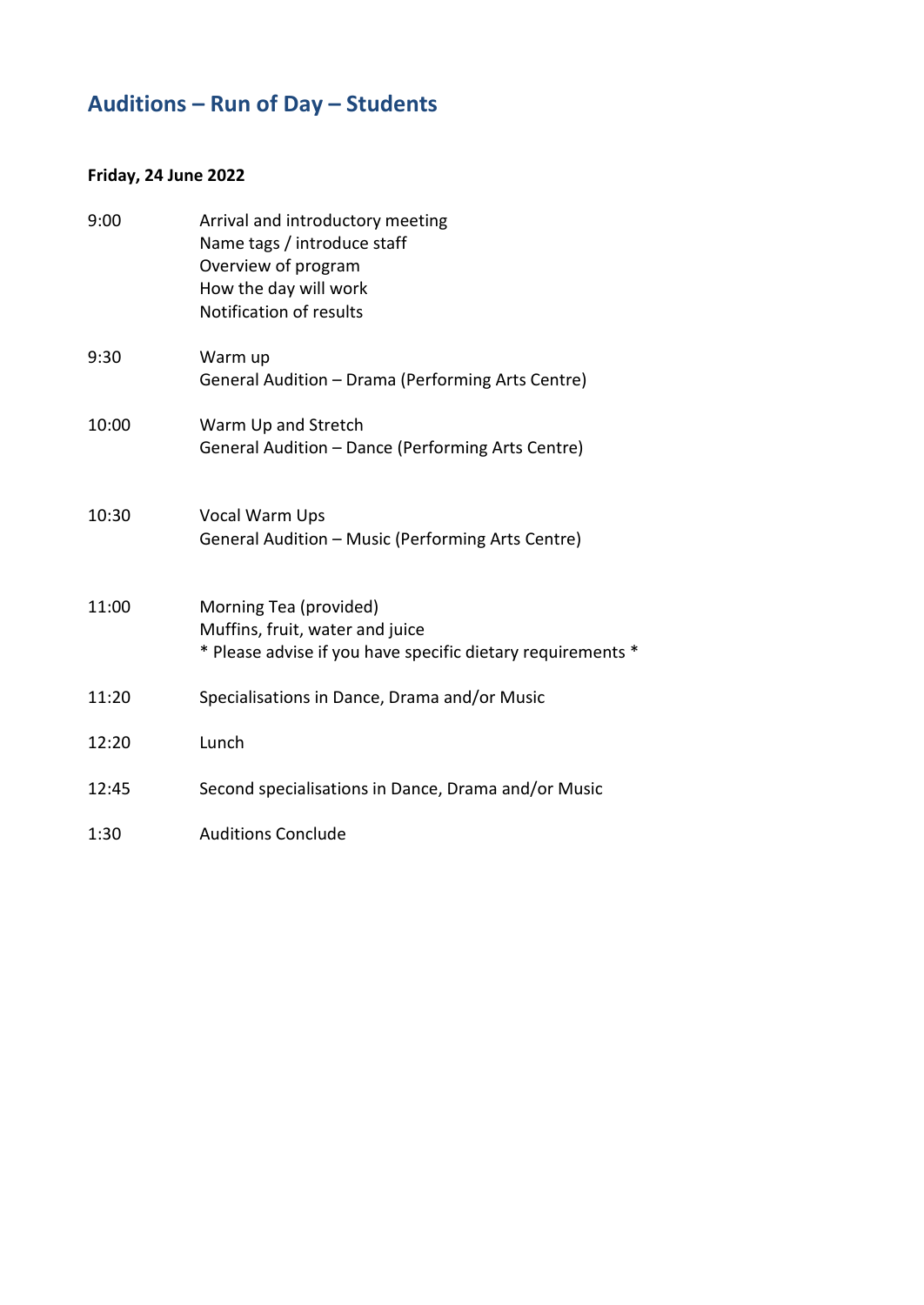## **Audition Requirements**

### **Drama**

#### *General*

Warm up and teacher led drama games and improvisation activities

#### *Specialisation*

Prepare a monologue to present. You can use one provided or choose your own.

### **Music**

#### *General*

Warm up and teacher led development of a song.

#### *Specialisation*

Bring one piece to perform. You can have an accompaniment if suitable (live or CD backing track). These auditions are held in the music room where we have a piano, keyboard, drum kits, guitars, bass and amplifier. Suggested time 1–2 minutes. Make sure you warm up (long notes and a scale or two) and tune if applicable.

### **Dance**

#### *General*

Warm up and stretch. Workshop led by teacher.

#### *Specialisation*

One minute solo performance in the style of your choice. Bring your music. We will have a CD player, bluetooth connectivity or media player. Make sure you warm up and stretch beforehand.

### **On the day......**

- Wear comfortable clothes you can do dance and drama exercises in. No uniform.
- You will need covered shoes and socks (although we go barefoot in the Performing Arts Centre).
- Bring snacks and water.
- Be relaxed and confident.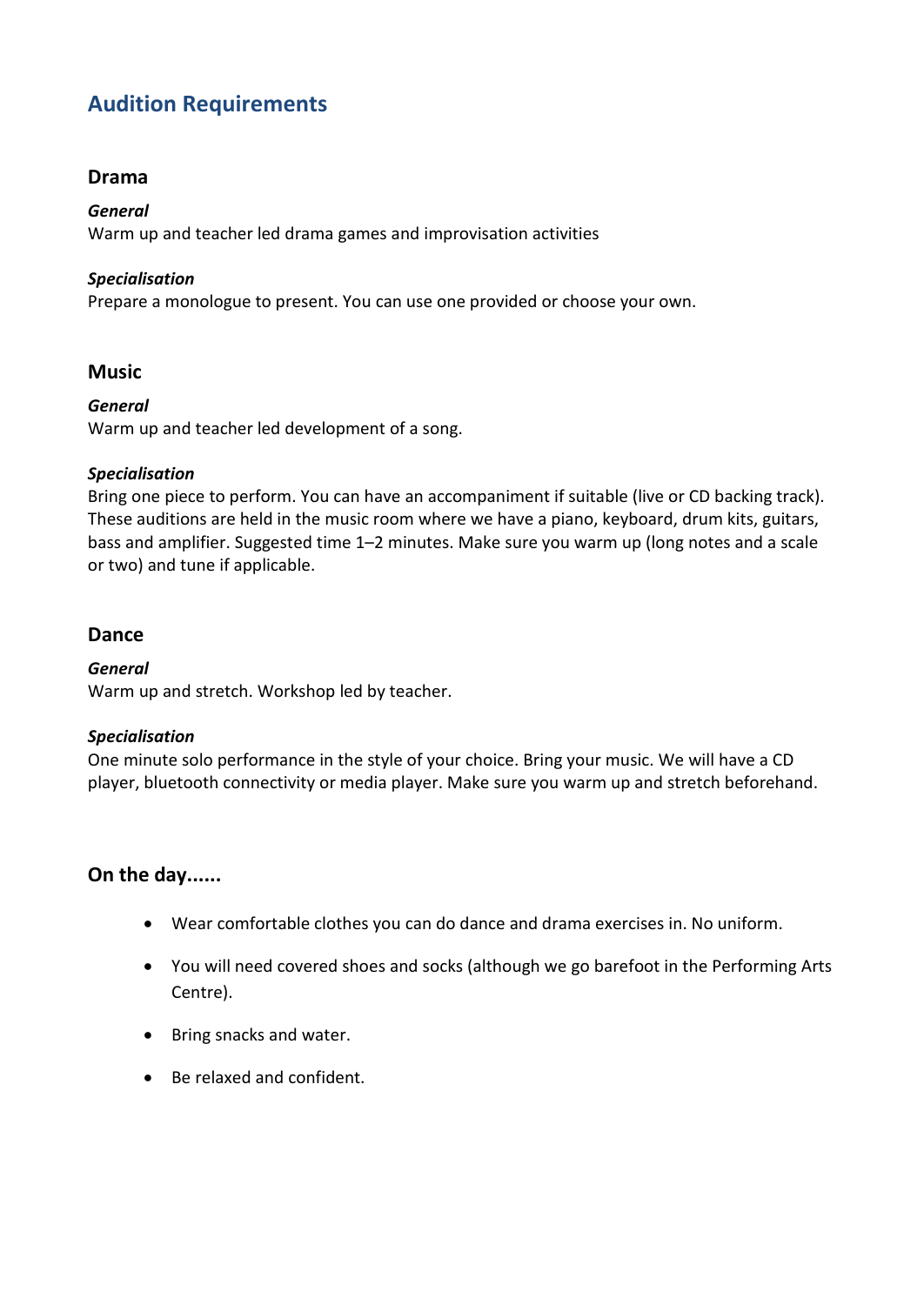### **Audition Monologues**

#### *Girl*

I will never forgive my mother for calling me Erica with a surname like Yurken. When an emergency teacher is taking our grade (we get a lot of emergency teachers at our school because the ordinary ones are often away with nervous problems), the emergency teacher says something like, 'Girl in the end row with the dark hair, what's your name?' But before I can answer, kids screech out 'Erk!' Or 'Yuk!' Or 'Gherkin!' Except Barry Hollis who always yells out something worse, but emergency teachers are given a counselling session by the Principal before they come into our room, so they know enough to pretend not to hear Barry Hollis. Erk, Yuk, or Gherkin. When I grow up and leave school and leave Barringa East forever, I plan to change my name to something really elegant. It is a waste of time doing it before then. Elegance just doesn't fit in Barringa East…

> Excerpt from *Hating Alison Ashley* By Robin Klein, 1984.

### *Boy*

Bull! I don't believe you! They're bein' slack! If they can sew a bloke's foot on and put a new heart in somebody surely they can cure a bit of cancer! You've seen those Sydney hospitals on telly; they got everything. They could cure a horse with its head on backwards down there. What about the man in the newsagents? He had cancer on his head and they cured him. Expect me to believe that you can get the cricket from India and get bombs that could blow the whole world up and robots and space ships and they can't cure a bit of cancer! Bull! They're just not tryin'! Really slack. If I was the Prime Minister they'd be askin' the Queen of England for the world's best doctor's phone number. I bet the world's best doctor is right there beside her in London. London!

> Excerpt from *Two Weeks with the Queen* By Mary Morris, 1993 Adapted from novel by Morris Gleitzman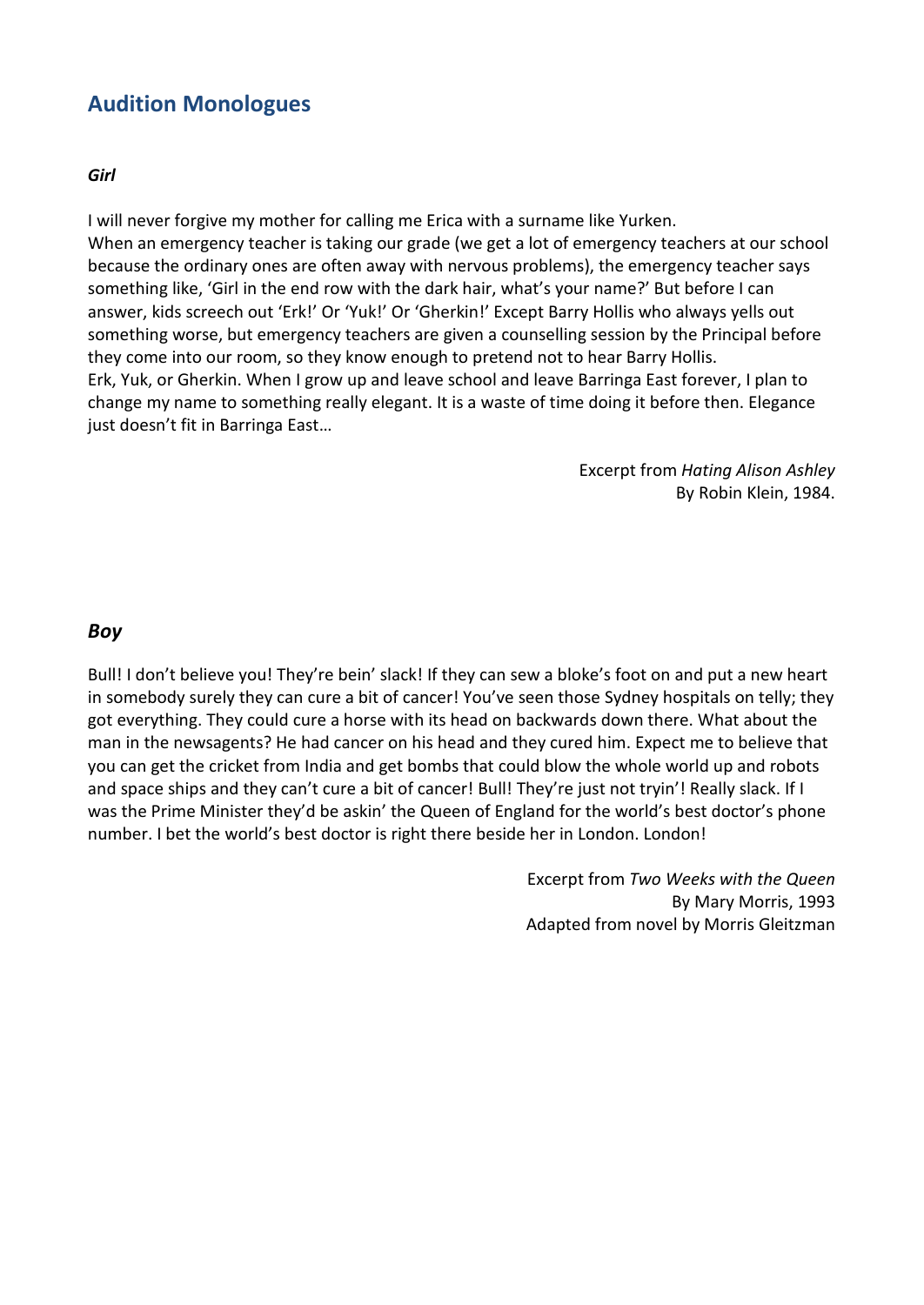## **Tips for Your Auditions**

A few tips to help you prepare for your audition on **24 June** at Karabar High School.

### **General Tips**

- Come along.
- Be prepared.
- Show us your best skill/s.

### **Music – Instrumental**

- Make sure you have prepared a piece that is within your ability range. Discuss this with your teacher.
- Have a controlled or purposeful start and finish to your piece.
- Ensure your instrument is tuned and warmed up (if applicable).
- Find a time to make eye contact with the audience.

### **Music – Vocal**

- Prepare a song in your vocal range that suits your voice. Discuss this with your teacher.
- Have a backing track that you have practised with. Make sure it doesn't have the original voice on it.
- Work on your intonation (pitch) and breathing.
- Make eye contact with the audience.

### **Dance**

- If you have a dance teacher, show them your choreography prior to the audition for some feedback. It is okay to use someone else's choreography but you must ask their permission.
- Make sure your movements are strong and extend right through your limbs.
- Show energy.

### **Drama**

- You can use the monologue supplied or prepare your own.
- If you prepare your own, make sure it is appropriate and that it allows you to develop a character.
- Know your monologue by heart and create a character. Use eye contact, facial expressions and some movement.

To discuss further, please feel free to contact Alison Cronan on 62984333 or 0416 294 155 Thanks, and we look forward to working with you!